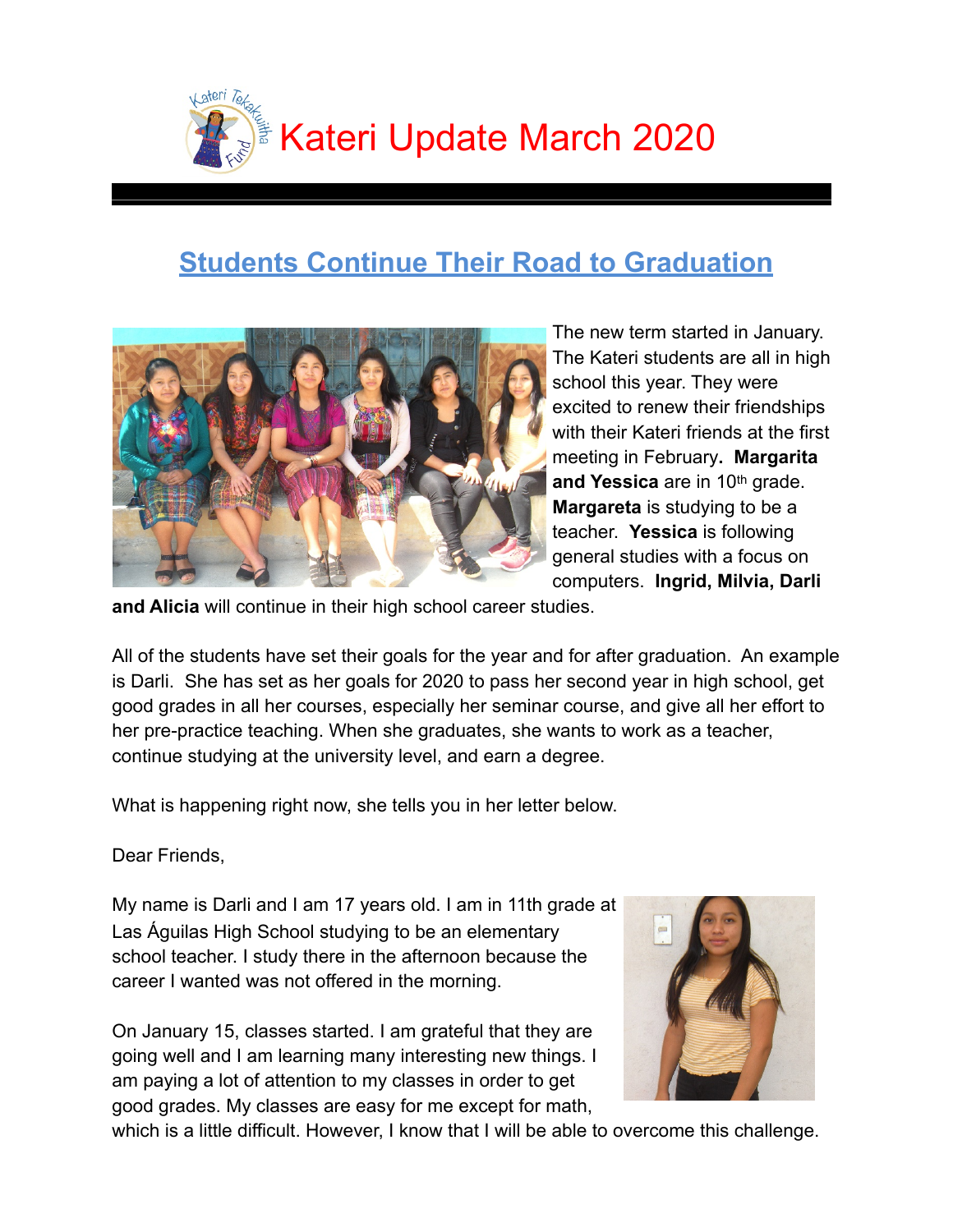On February 4, I started my pre-practice teaching class. I am very anxious because I get nervous when I talk in front of the class. However, I know that I am able to master my nerves and will do well. I will teach a class on animal sounds and will be making materials to use.

The twentieth of January was the festival for Saint Sebastian, the patron saint of our town. Everything was joyful. There was a parade. My aunt and many other families decorated the front of the house. At night, everything was beautiful. My cousins and I went to see the traditional dances performed. It was wonderful spending time with my family.

I really like doing my homework, helping with the chores, living with my family and helping my cousins with their homework.

**Thank you for all of the support you are giving me. It is very helpful to my family and me, especially during my studies. I wish you many blessings and happiness.**

**Sincerely, Darli** 

Darli's parents were killed in a car accident when she was small. Her aunt and uncle took her and her other siblings into their home. It is difficult for them to provide for Darli and her siblings plus their own three children, but they have given Darli a loving home**. The scholarship you help provide is a great support to the family as they struggle to keep all the children in school.**

# **A Decision to Refocus Our Work**

**As we see the success of the young women in the intern program, we have decided to make it a focus for our work in 2020**.

### **The Kateri Intern Program is unique.**

### **This is where we can make the greatest impact.**

In 2019, four interns were selected to work through March of this year, and **two of them have already been offered permanent positions.** That leaves two in the program through March 2020. Carmela is interviewing for five internships to start in June. **One of the women selected was so**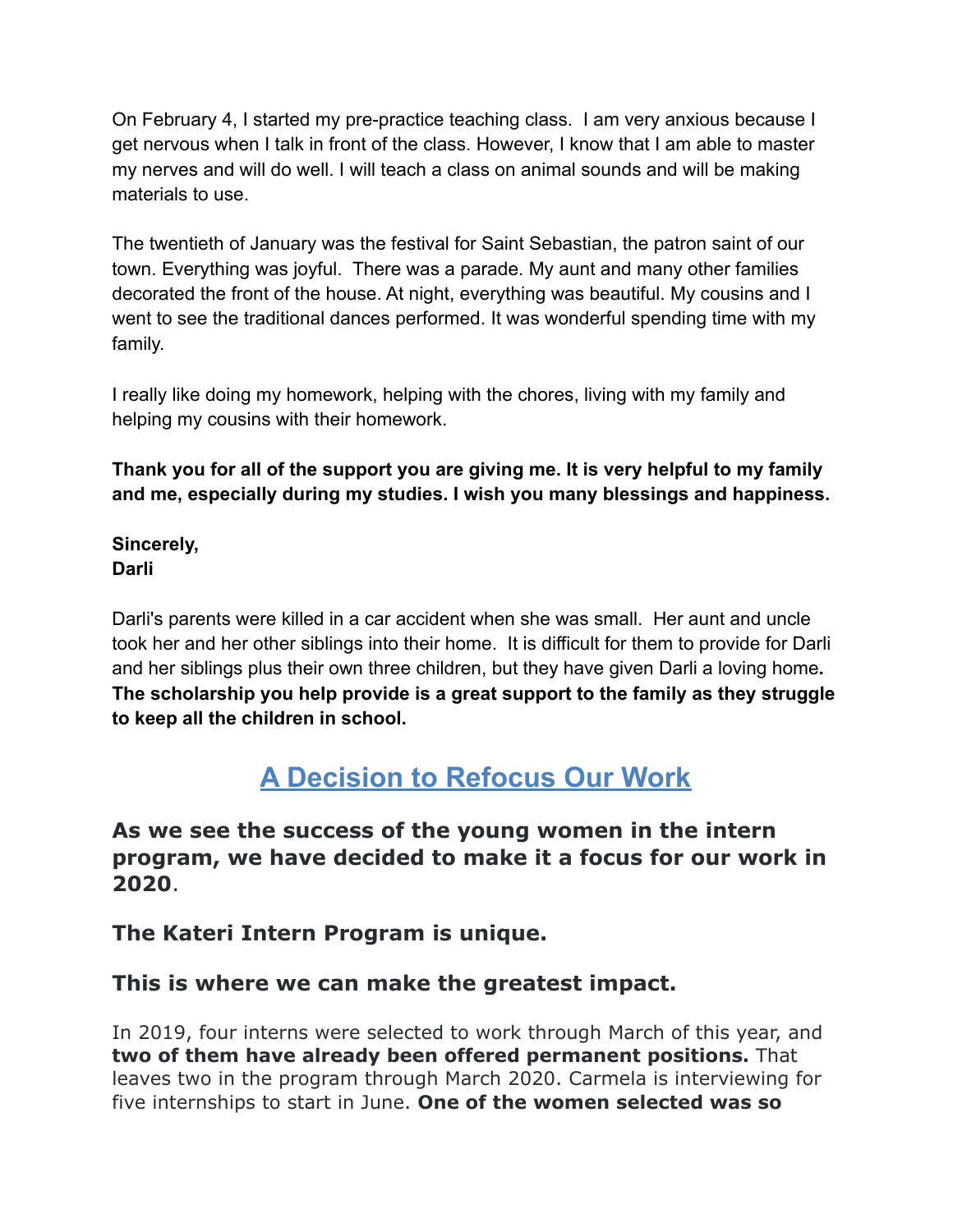**eager to get started and, as she was already attending the intern's meeting voluntarily, has begun her placement.**

#### **Because the young women are doing such good work, they are being offered permanent work before they finish their internships. This really is a sign of success!**

Of the 25 young women who have participated in the intern program since its small beginning in 2004, over 75% have gone on to find employment.

**They are all working hard with the same goal—a permanent job!**

## **A Note from the Managing Director**

## **Kay writes**

Last week, I got word that Aura had finished her internship and was hired full time *with the accounting firm where she performed her internship! This is the news that we joyfully hear.* 

*Aura has been working toward this goal since she went back to school, starting at sixth grade at 17 years old. She has navigated the full six years of secondary education and a year as an intern, faithfully working hard and looking ahead to this day.* 

*She has done her part, but without the support she has received all along the way from all of the Kateri supporters, it would have been much more difficult, if not impossible. She gives a big thanks to all who have been with her. She believes our motto, "Everything is possible with a little help from a FRIEND!"*

To donate to support our expanding Intern Program Go to [https://goto.gg/](https://goto.gg/25063) [25063](https://goto.gg/25063)

### **Giving Tuesday 2019**

On Giving Tuesday in 2019, you donated \$2300 and we received \$439 in matching funds from Global Giving. To learn more about Giving Tuesday and about the success of this international project read *Unleashing The Power of Generosity Around the*  **World** at [https://issuu.com/givingtues/docs/givingtuesday\\_2019impactelectronic/24](https://issuu.com/givingtues/docs/givingtuesday_2019impactelectronic/24)